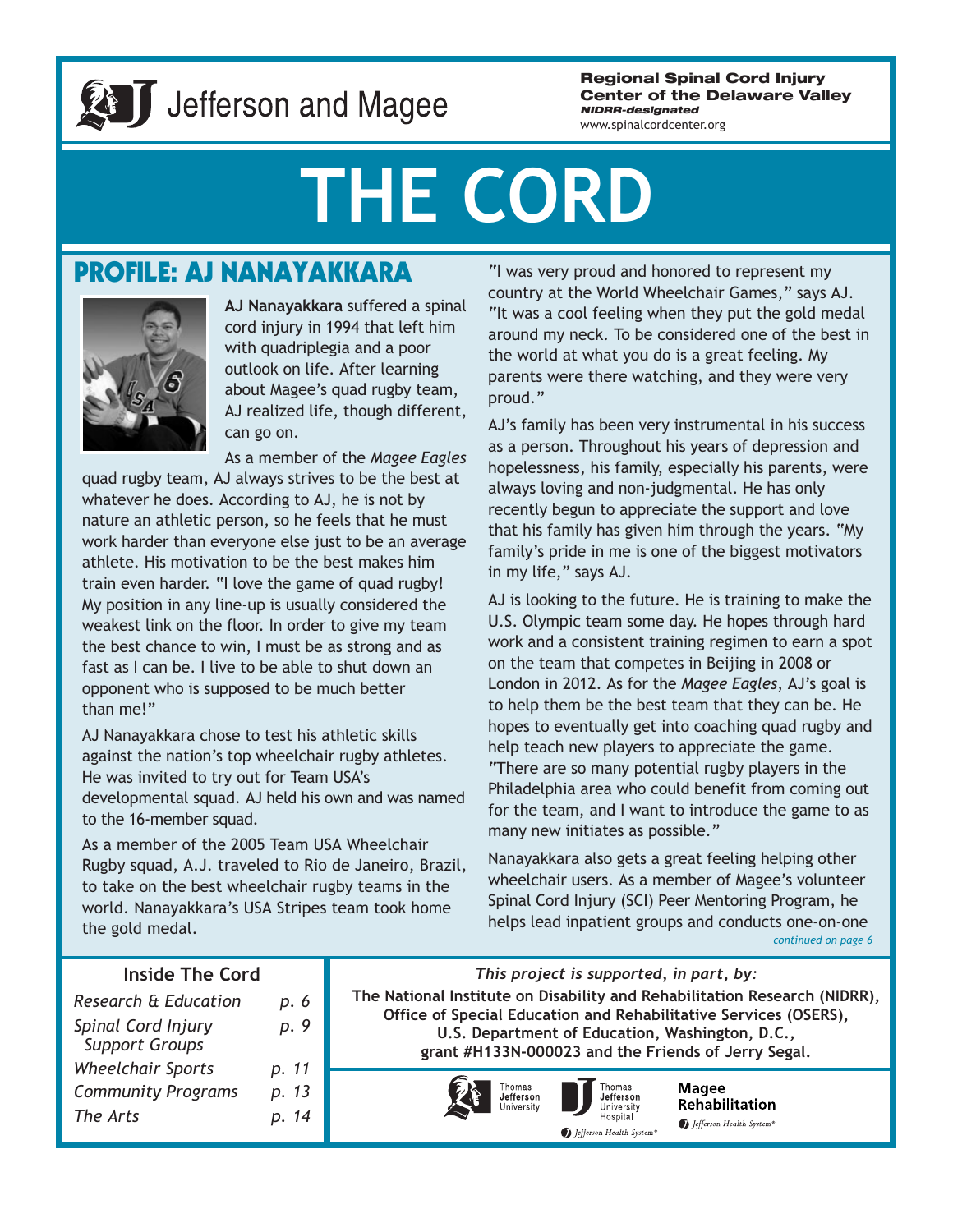### **AJ NANAYAKKARA** *continued from page 5*

peer counseling. He listens to patients and empathizes with them as well as educates them on practical tips for performing activities related to daily living and staying healthy."It makes me feel good to talk to patients at Magee because I can relate to them," he says. "If I can help

incoming patients adjust better, then that makes me proud. My main piece of advice to someone with a spinal cord injury is to get involved in something, anything. Make sure to find a social outlet where you have an opportunity to routinely interact with others. Eventually, life in a chair can be as normal as you

### *HP184 STUDY COMPLETED* **RESEARCH & EDUCATION**

The Regional Spinal Cord Injury Center of the Delaware Valley (RSCICDV) at Thomas Jefferson University, a cooperative program between Thomas Jefferson University Hospital and Magee Rehabilitation Hospital, recently participated in a study to evaluate the effect of HP184, an investigational medication, on improving motor function for individuals with motor incomplete chronic spinal cord injury. Results of this study will be reported in the future, following data analysis and publication. Thanks to all those who participated. A follow-up study is planned for the Fall/Winter 2006.

### *RESEARCH PARTICIPANTS NEEDED*

The SCI Center has developed a research tool to measure improvement in walking in persons with spinal cord injury. We are seeking volunteers to help us validate the scale and make sure it is reliable. Research participants must be



motor incomplete and able to walk short distances with or without assistive devices or assistance. Subjects will be required to come to Magee Rehabilitation Hospital on 2 different occasions for about 2 hours each visit. Those who participate will be reimbursed \$100 per visit for travel expenses and provided with free parking.

If you are interested in participating or would like more information, please call **Mary Patrick, R.N.**, RSCICDV Project Coordinator, at **(215) 955-6579**.

"*If I can help incoming patients adjust better, then that makes me proud*"

### choose to make it."

AJ also creates artwork. Though he liked drawing when he was growing up, his passion for art was sparked after an art therapist got him to draw. Art offered him an outlet to do something fun and it allowed him to express his emotions

without directly coming out and saying them. AJ has twice been included in Magee's annual calendar that features art created by individuals with disabilities. In addition, he is studying psychology at Temple University and wants to become a clinical psychologist for individuals with disabilities.

### *GRANT AWARDED*



**Anthony Burns, M.D.**, Assistant Director of the RSCICDV, was recently awarded a grant from the American Paraplegia Society, titled "Peripheral Denervation Following Spinal Cord Injury" which uses Magnetic Resonance

Imaging (MRI) to study nerve function following spinal cord injury. After sustaining a spinal cord injury, the signals that travel from the brain to the body are interrupted. When the injury is severe enough, the individual is paralyzed and unable to feel his or her body below the injury. There is some evidence in the medical literature that nerve cells and nerves cut off from the brain become sick and some may even die. Despite being first described over 30 years ago, little is known about this process. It is important to understand this process better because treatments that restore signal conduction through the injured spinal cord, for example stem cell transplants, will require healthy nerves below the injured area. In this study, we want to use special MRI techniques to study how healthy the nerves are in the paralyzed muscles below a spinal cord injury. We hope to be able to identify which muscles are abnormal and how severely the nerves are affected. The information obtained will be important to know in order to maximize the beneficial effects of future treatments.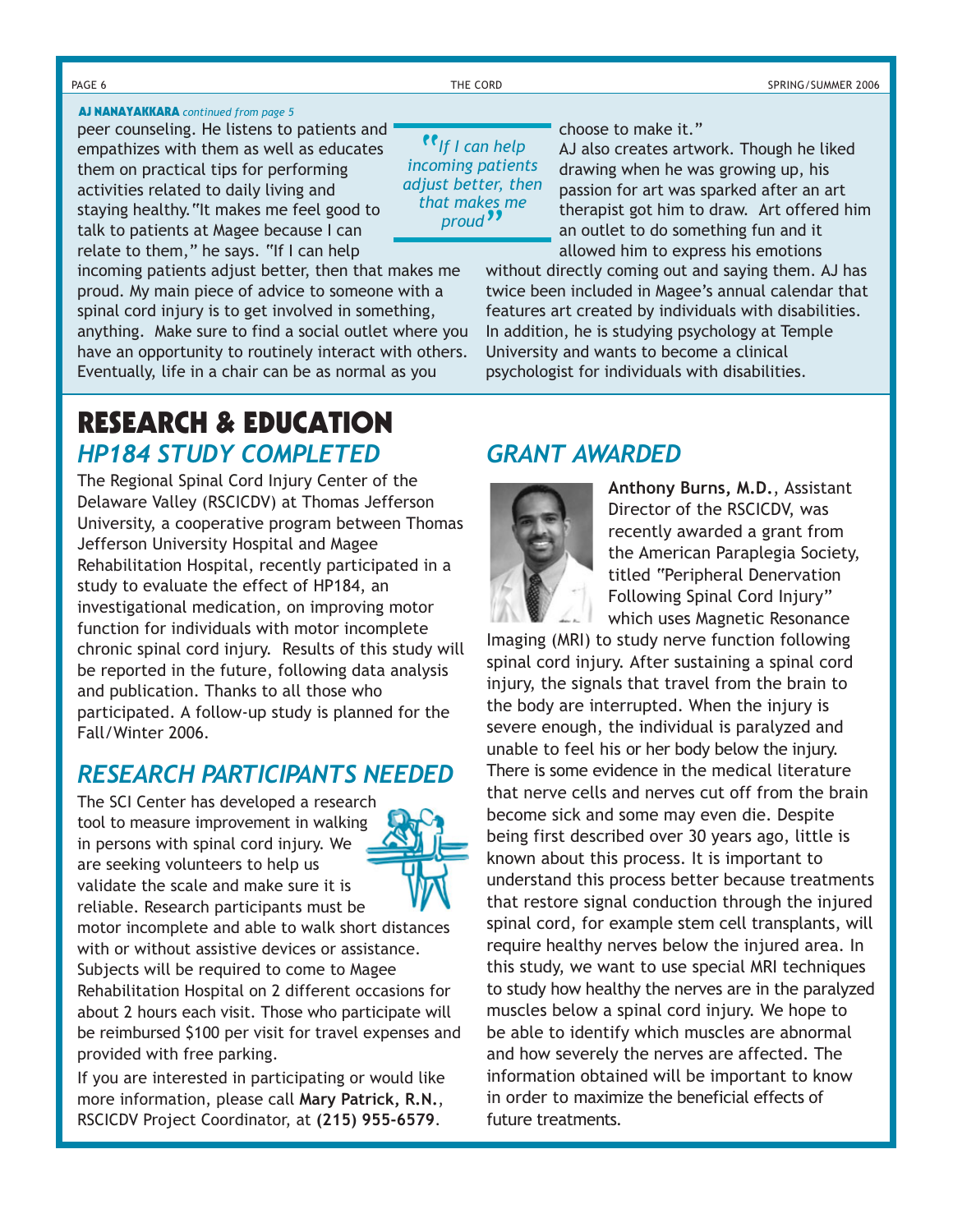SPRING/SUMMER 2006 THE CORD PAGE 7

### *CLINICAL TRIAL*

The Regional Spinal Cord Injury Center of the Delaware Valley (RSCICDV) at Thomas Jefferson University is currently conducting a clinical trial to investigate the potential of a new therapy, BA-210 (Cethrin® ), in acute spinal cord

injury. BA-210 is a recombinant protein drug, which acts as a Rho antagonist to promote neuroregeneration and neuroprotection in the Central Nervous System (CNS). BioAxone Therapeutics, Inc is sponsoring this trial. BioAxone Inc. has shown in animal studies that BA-210 reduces the damage from spinal cord injury and stimulates axon regeneration when applied to the spinal cord. Further, BA-210 applied to the dura mater can penetrate into CNS tissue. In this clinical trial, BA-210 will be applied to the surface of the dura mater of the spinal cord together with

Tisseel® , a fibrin sealant normally used to repair small dural tears.

This is a first in human study, which involves a single application of BA-210, during surgery within seven days following spinal cord injury. Male or female patients aged between 16 and 70 years with acute thoracic or cervical spinal cord injury (with no motor or sensory function in the sacral segment) can be enrolled. The primary goal of this study is to determine the safety and tolerability of BA-210 when administered in conjunction with fibrin sealant to the dura mater of the spinal cord. Also, this study is designed to determine the effects of BA-210 on neurological function in subjects with complete spinal cord injury. James Harrop, M.D. from the Department of Neurosurgery at Thomas Jefferson University will serve as the Principal Investigator.

### **Current** *ONGOING RESEARCH of the RSCICDV*

- **1.** A phase I/IIa dose-ranging study to evaluate the safety, tolerability, and pharmacokinetics of BA-210 and the neurological status of patients following administration of a single extradural application of Cethrin® during surgery for acute and cervical spinal cord injury. *Sponsor*: **BioAxone Therapeutics Inc**.
- **2.** Peripheral denervation following spinal cord injury (Using MRI to study nerve function following spinal cord injury). *Sponsor*: **American Paraplegia Society**

### **Completed Clinical Trials**

- **1.** Open-label extension of double-blind, placebocontrolled, parallel group study to evaluate safety, tolerability and activity of oral Famipridine-SR in subjects with chronic incomplete spinal cord injury. *Sponsor*: **Acorda Therapeutics**.
- **2.** Restoration of walking after spinal cord injury validation of the Walking Index for Spinal Cord Injury (WISCI) scale for hierarchical ranking. *Sponsor*: **National Institute on Disability and Rehabilitation Research (NIDRR)**.
- **3.** Study the effects of Body Weight Supported Treadmill Training in acute incomplete spinal cord injury. *Sponsor*: **National Institute of Health (NIH)**.
- **4.** A multi-site, open label study to evaluate 250 mg oral Neotrofin™ BID in patients with subacute complete spinal cord injury over 12 weeks. *Sponsor*: **NeoTherapeutics, Inc**.
- **3.** Restoration of walking after spinal cord injury elements of a disability measure. *Sponsor*: **National Institute on Disability and Rehabilitation Research (NIDRR)**.
- **4.** Restoration of walking after spinal cord injury a consumer preference for walking. *Sponsor*: **National Institute on Disability and Rehabilitation Research (NIDRR)**.
- **5.** Double-blind, placebo-controlled, 12-week, parallel group study to evaluate safety and efficacy of oral Fampridine-SR in subjects with moderate to severe spasticity resulting from chronic, incomplete spinal cord injury. *Sponsor*: **Acorda Therapeutics**.
- **6.** Eye-voice enablement technology: EVENtech, hands-free computer access for the disabled. *Sponsor*: **National Institute of Health**.
- **7.** A phase II, double-blind, placebo-controlled, multicenter study to assess the efficacy and safety of HP184 at 100, 200, and 400 mg doses administered orally once daily for twenty-four weeks in adult subjects with chronic spinal cord injury. *Sponsor*: **Aventis Pharmaceuticals**.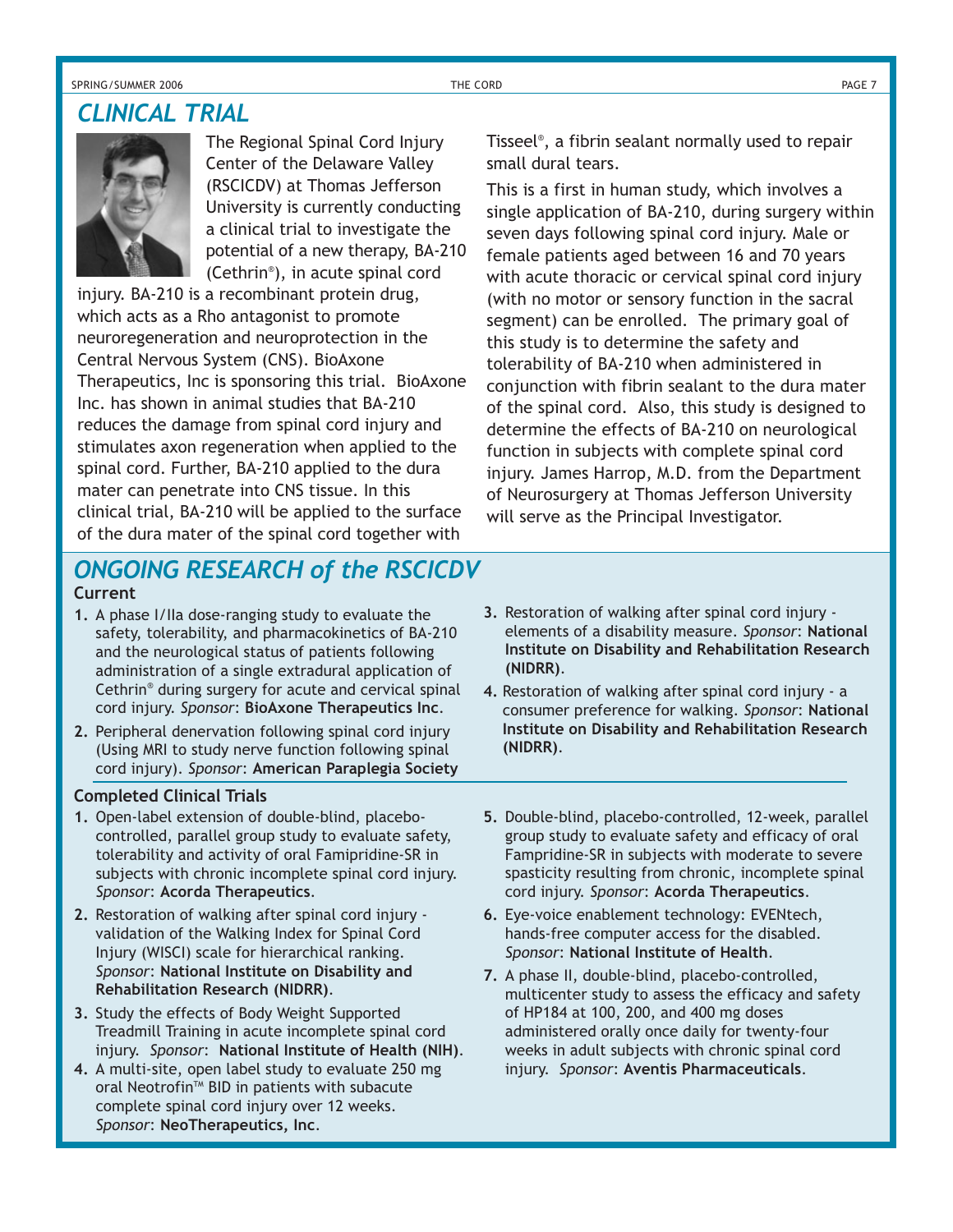PAGE 8 THE CORD SPRING/SUMMER 2006

A grant was awarded from the **Roberts Trust** to start a "Community Transition and Education Rehabilitation Program Serving Individuals with Disabilities from Childhood through Adolescence through Adulthood."

This program will allow Magee to expand its comprehensive services for adolescents who have incurred a life changing injury or illness. It is likely this program will include case management, education and perhaps community re-entry services for younger individuals. The program is now developing and more information will be provided in the future.

### *SCI PATIENT MANUAL IN SPANISH*



We would like to announce that Magee has just received a grant for \$50,000 to support the translation of the SCI Patient Education Manual of the Regional Spinal Cord Injury Center into a Spanish version!

The grant is from The Craig H. Neilsen Foundation, from California. This organization supports innovative and supportive programs for those with spinal cord injuries.

The SCI Patient Education Manual is posted on our SCI Center Website

(www.spinalcordcenter.org), and is available for anyone to access and download. It has been so acknowledged in its present English version that it has been accepted by other SCI Centers for use with their patient education programs, with recognition going to the staff of the RSCICDV who were responsible for authorship.

### *NEURORECOVERY NETWORK EXPANSION*

An exciting opportunity exists at Magee Rehabilitation Hospital, titled the **NeuroRecovery Network (NRN)**. This network is supporting the translation of basic science and applied research into intensive activity-based rehabilitation treatments. Last year, as part of this network, we established an outpatient **"LOCOMOTOR TRAINING CLINIC"** at Magee,

1513 Race Street, Philadelphia, PA. This year we are expanding this clinic to our Riverfront Outpatient facility on Delaware Ave.

The Locomotor Training (LT) Clinic at Magee Rehabilitation Hospital offers a comprehensive outpatient therapy program for ambulation training. Locomotor Training is a rehabilitative approach for persons with neurologic dysfunction that has been studied and proposed to affect a person's recovery of walking and community ambulation. This intervention is based on current knowledge of how the brain and spinal cord

control stepping and how the nervous system learns a motor skill. Present studies are also looking at the effect of this intervention on overall health, including cardiovascular functioning, bone density and spasticity.



The systematic approach of Locomotor Training consists of three primary components to retrain the nervous system to walk:

- 1. Step training using body weight support on a treadmill (BWST) and manual assistance.
- 2. Overground Walking Training, and/or Functional Skills Training.
- 3. Community Ambulation Training.

Therapy sessions include time spent retraining on the BWST system, and transposing the skills practiced on the treadmill to the overground environment and into functional skills (ambulation, transfers, selfcare activities, etc.)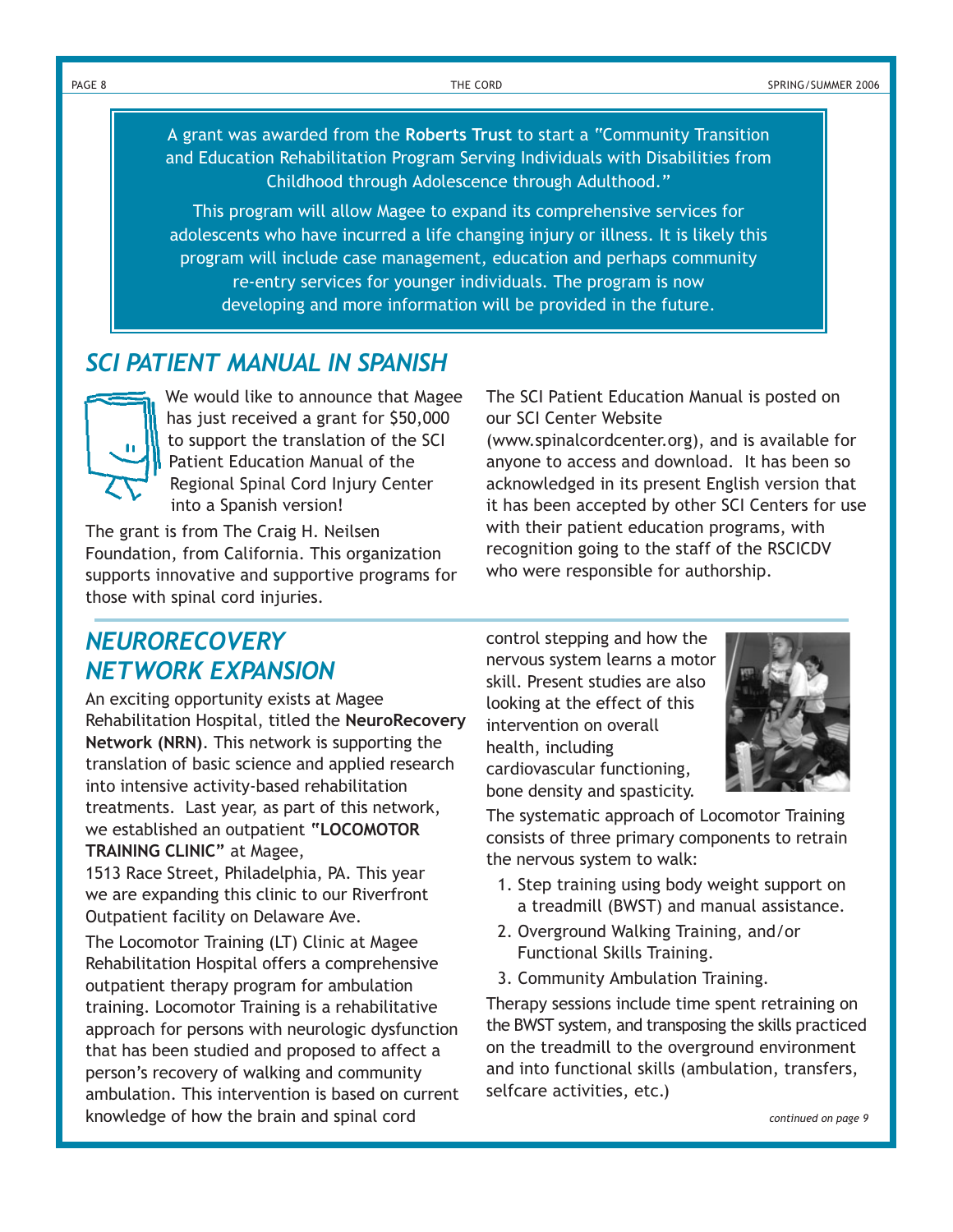### SPRING/SUMMER 2006 THE CORD PAGE 9

### *NEURORECOVERY NETWORK EXPANSION continued from page 8*

At this time, referrals for this outpatient therapy are being taken for individuals with a history of motor incomplete spinal cord injury. Anyone referred to this clinic must be evaluated for appropriateness and medical stability for this intervention. All standard outpatient therapy procedures will be followed. Those interested should contact the SCI Follow Up System of Care

for a physician/therapy evaluation appointment. For further preliminary information on what this therapy includes, or appropriateness, you may directly contact the NRN Administrative Director: **Mary Schmidt Read**, PT, MS, Spinal Cord Injury Program Director, **mschmidt@mageerehab.org** or **(215) 587-3151**.

### **SPINAL CORD SOCIETY**

**The Spinal Cord Society** meets at Magee Rehabilitation on the 6th floor at 1 p.m. on the first Saturday of every month. The Spinal Cord Society puts 100% of its finding into research for the cure of spinal cord dysfunction.

If you would like to support this research, consider attending one of these meetings. For more information, please contact **Chris Cellucci** at c*ellucci@ursinus.edu* or (610) 296-7429, or **Dennis Ledger** at *dledger@csc.com* or (856) 468-4401.

### *SCI PEERS, SHARING EXPERIENCES* **SPINAL CORD INJURY SUPPORT GROUPS**

The SCI-Peer Consultant Group provides individuals who have suffered an SCI the chance to learn from those who have rehabilitated

following such an injury.

**MENTORS**-If you have rehabilitated from an SCI, please consider volunteering as a peer consultant to help others as they adjust to life with an injury. **PROTEGES**-For individuals adjusting to life with an SCI, mentors can answer questions and address concerns based on their personal experiences.

Magee can match peers based on injury level, social situations, age, gender, marital status, recreational interests and vocational experience.



To request a peer consultation, or to volunteer as a mentor, call **Marie Protesto** or **Sonya Dibeler** at **(215) 587-3174**, or e-mail **pcoordinator@mageerehab.org.**

### *SCI FAMILY PEERS*



Family Peer Support is a group in which specially trained families who have experience with a spinal cord injury help others who share their struggles. Family members and significant others of individuals who have had a

spinal cord injury are encouraged to attend.

Inpatient and outpatient families are welcome.

Family Peer Counselors offer reassurance, support and helpful practical tips.

This group meets on the third Wednesday of every month at 6 p.m. in the 5th floor lounge on the Spinal Cord Injury Unit at Magee Rehabilitation Hospital.

For more information, call **Pat Thieringer** at **(215) 587-3412**.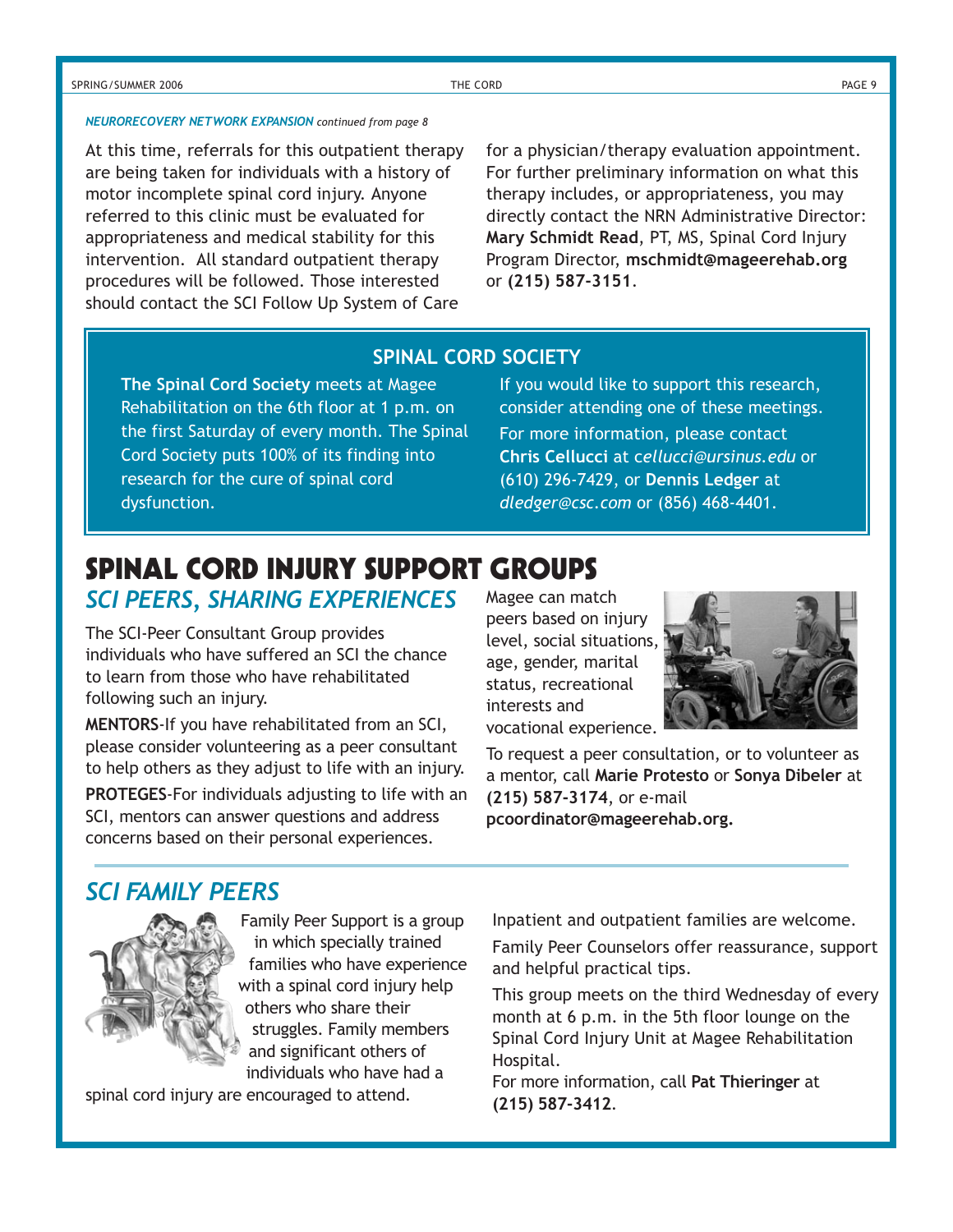### PAGE 10 THE CORD SPRING/SUMMER 2006

### *SCI RESOURCE & SUPPORT GROUP*

This group provides education, recreation and support opportunities to individuals with spinal cord injuries. Traditionally, meetings are held at Magee on the second Thursday of every month at 6 p.m. in the Second Floor Conference Room. However, social outings are scheduled based on availability and pricing.

We are always looking for new topics. If you have an idea for a topic or would like more information, please call **Marie Protesto** or **Sonya Dibeler** at **(215) 587-3174**, or e-mail **poordinator@mageerehab.org.**

### **TENTATIVE TOPIC SCHEDULE**

| \ay 2006 |  |
|----------|--|
| une 2006 |  |
| uly 2006 |  |

August 2006 Open Forum September 2006 Phillies October 2006 Winter Sports

Research for the Cure Picnic

Advocacy



### *WOMEN'S DISABILITY SUPPORT GROUP*

To help women with a disability explore their

thoughts and feelings about life with a disability, Magee provides a supportive, psychotherapy group each Monday afternoon. A clinical psychologist with expertise in disability



rehabilitation leads the group, which addresses topics such as relationships, career issues, intimacy and sexuality.

For more information about this group or other psychological services, call **Dr. Nancy Rosenberg** at **(215) 587-3210**.

### Visit the Magee Peer Website at **www.mageepeers.org**

The Magee Peers Website is the first of its kind. The entire site is specifically for persons with spinal cord injuries.

**www.mageepeers.org** contains disability information and resources, learn about upcoming events, peer support, and the sale or donation of durable medical equipment. Links to OVR, DVR, and hireAbility are provided.

*Whatever you need to know is in there!*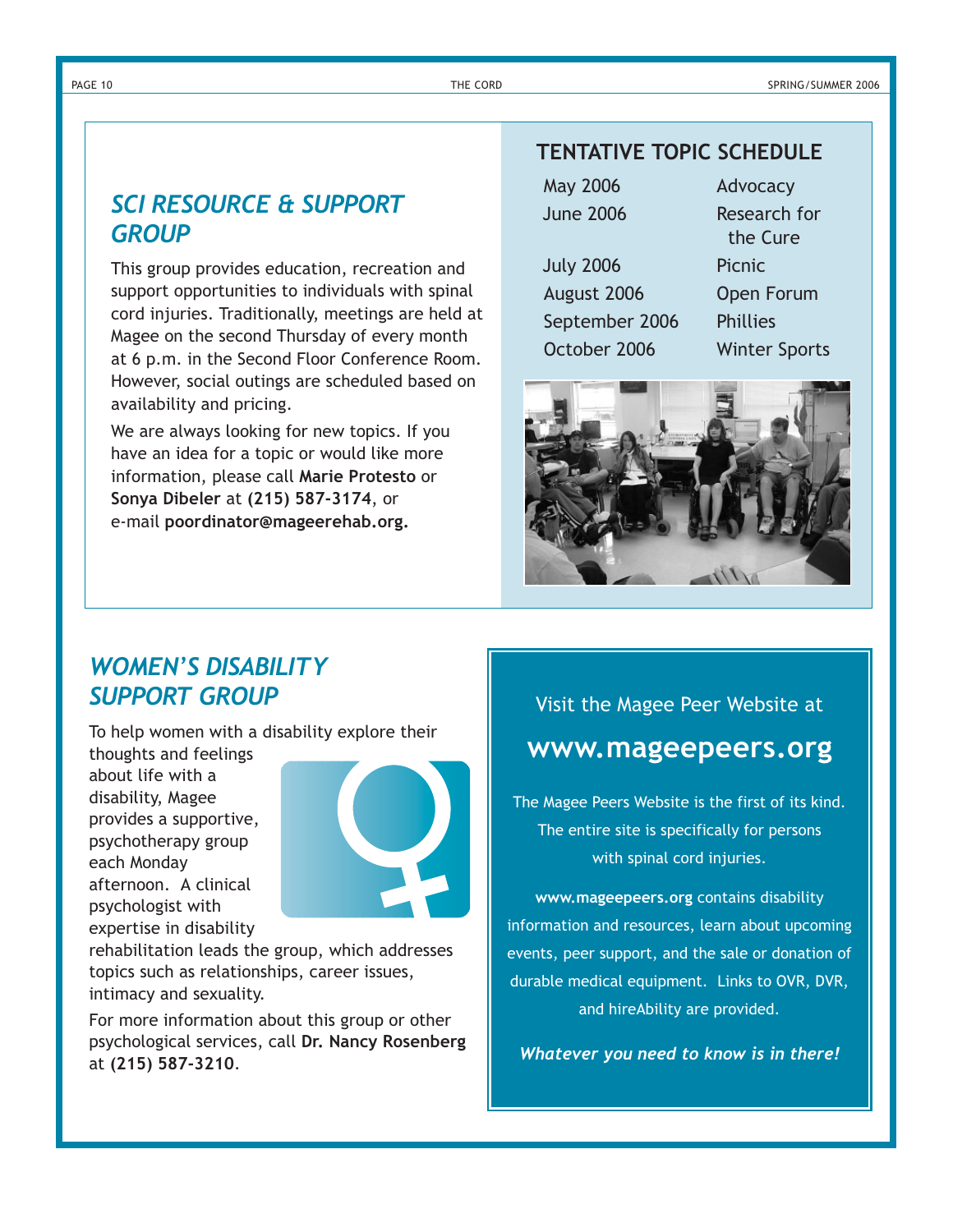### *MAGEE FREEDOMS TENNIS TEAM* **WHEELCHAIR SPORTS**



The Magee wheelchair tennis team is ready to get the 2006 season started. The team of five has been practicing all winter long at Cherry Hill Racket Club. This season, members will travel to tournaments in Pensacola, Lancaster,

Atlanta, New York, Baltimore, Lehigh University, Cherry Hill, and Wilmington.

All team members have national rankings, and compete in both singles and doubles. Last year, team members picked up several titles in both singles and doubles. Hopefully, they will improve on their performance this year! The team has had a tennis pro working with them since the fall, and she has added a wonderful workout program to the weekly practices. Best of luck to Matt Bellen, Mark Chilutti, Brad Evans, Walt Ramsey, and Felix Suero as they start the season!

### **SPORT WEBSITES OF INTEREST:**

Power Soccer – *www.powersoccer.net* Wheelchair Tennis - *www.usta.com/usatenniswheelchair/* Sled Hockey – *www.sledhockey.com* Paralympics - *www.usolympicteam.com/paralympics/*

### *MAGEE EAGLES WIN NATIONALS*

The Magee Eagles wheelchair rugby team recently notched its first-ever national championship. The squad dominated its way through the competition at the United States Quad Rugby Association (USQRA) Division II National Tournament, held April 7-9 on the University of Texas at Austin campus. The Eagles finished with an impressive 5-0 record, capped by a thrilling 38-33 championship victory against the top-seeded OG's from Southern California. The Magee Eagles, sponsored by Magee Rehabilitation Hospital and the Philadelphia Eagles, lost in the finals last year.

Coached by Tom Hamill of Voorhees, NJ, the members of the National Champion Magee Eagles are: Eric Anderson of Philadelphia, PA, A.J. Nanayakkara of Roslyn PA, Adam Bencsik of

Plymouth Meeting, PA, Keith Newerla of Absecon NJ, Everett Deibler of Lebanon, PA, Jim Thompson of Cherry Hill NJ, Rob Deller of Lebanon, PA, Brian Yarrusso of New Castle DE. Bencsik was named the USQRA Division II Most Valuable Player for his performance in the tournament.

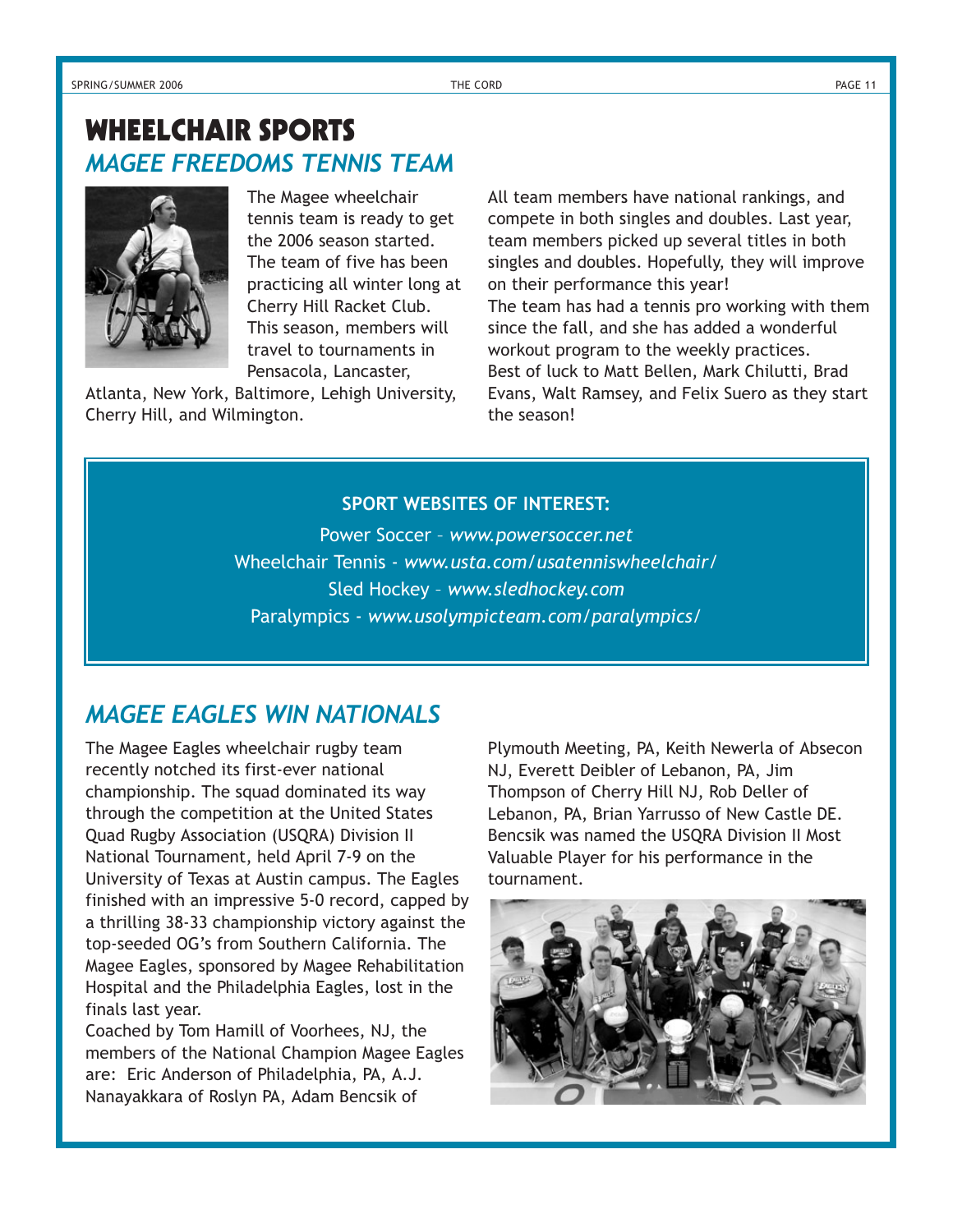### *POWER SOCCER*



If you have pined for the chance to compete in sports and been denied opportunities due to your need for a power wheelchair – your wait is over.

Some great people have already turned out for this exciting new sport and we are always looking for more players for our

Power Soccer Team. Power Soccer is a game ANYONE in a power wheelchair can play. Two teams of four power chair users attack, defend, and maneuver an oversized soccer ball in an attempt to score points on the opponent's goal. The game is similar to the nonstop action seen in a typical indoor soccer game. Power Soccer is the first competitive team sport designed and developed specifically for power wheelchair users.

Power Soccer players include persons with quadriplegia, multiple sclerosis, muscular dystrophy, cerebral palsy, head trauma, stroke and other disabilities.

Sports do more than exercise your body - they engage your brain. A catastrophic injury may have disabled your body, but your mind is fine and inner fire still burns. Watching sports and rooting for your team is fun, but nothing compares to a little friendly competition. To prove you can do it just as good (or maybe a little better) than the other guy. The will to win, the competitive spirit of an athlete is in no way limited or diminished because of the use of a wheelchair.

In June we are looking forward to attending Nationals in Birmingham, AL. New players will be taught basic skills and strategies of the sport and play a modified schedule of games against local teams. Ball guards, uniforms and coaching will be provided in addition to most travel expenses for the competitions. Please join us! To sign up, please contact **Pat Thieringer** at **pthieringer@mageerehab.org** or **(215) 587-3412**.

## **Life —** *Be in It!*

Staying active is the key to a happy and healthy life. Magee Rehabilitation and other Philadelphia agencies offer numerous specialized recreation opportunities at little or no cost. For more information on additional Magee sports and other specialized recreational opportunities, please consult the Magee Recreation Resource Guide. For a copy of the resource guide, please email **Pat Thieringer** at **pthieringer@mageerehab.org.**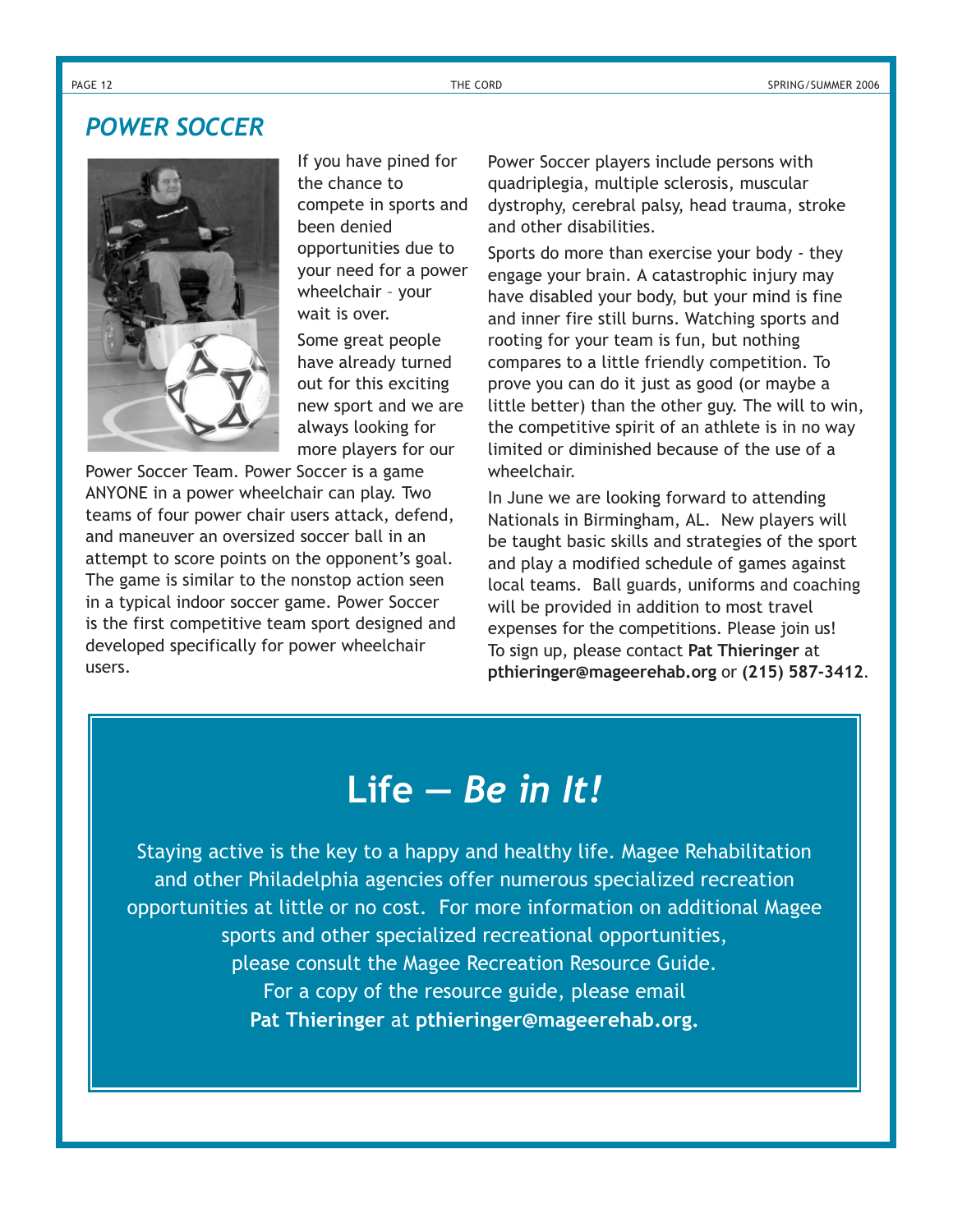### *THINK FIRST* **COMMUNITY PROGRAMS**



To help prevent disabling head and spinal cord injuries among children, teens and young adults, Magee's Think First Program holds dynamic

presentations at schools. Our program is part of the nationally coordinated Think First program. Presentations consist of injury prevention lessons and testimonials from adults with disabilities.

If you have a spinal cord injury or brain injury and are interested in changing behaviors and saving lives, please consider joining Think First and speaking to students. Since Magee values your experience we will reimburse you for your time. If you are interested or know of a school that would like to host one of our assemblies, please call **Joe Davis**, Think First Coordinator, at **(215) 587-3400**.

Think First received a grant from the Roberts Trust which will support Magee's Think First program with specific funds to produce a new video for the program. This will be the first new video for the program in 15 years, and will be an exciting addition to an already wonderful program.

### **NARCOTICS ANONYMOUS**

The Narcotics Anonymous group meets every Sunday at 7 p.m. in room 222-224. All are welcome to this safe environment for addressing the issues of addiction.

### **ALCOHOLICS ANONYMOUS**

This group meets every Tuesday at 8 p.m. in Magee's Cafeteria. For more information about NA or AA, please call **Joe Davis** at **(215) 587-3400**.

### *hireAbility*

hireAbility is a nonprofit organization dedicated to helping individuals with disabilities seek employment throughout Philadelphia and South Jersey. Headquartered at Magee Rehabilitation Hospital with offices in Blackwood, NJ, hireAbility works with a number of area businesses and receives daily updates on open positions in the region.

The organization also partners with various community agencies that provide computer and assistive technology training as well as other skills training. In addition, hireAbility can refer you to organizations that provide housing

programs, transportation information and other services designed to help individuals return to work. For more information, please call **(215) 587-3080**.

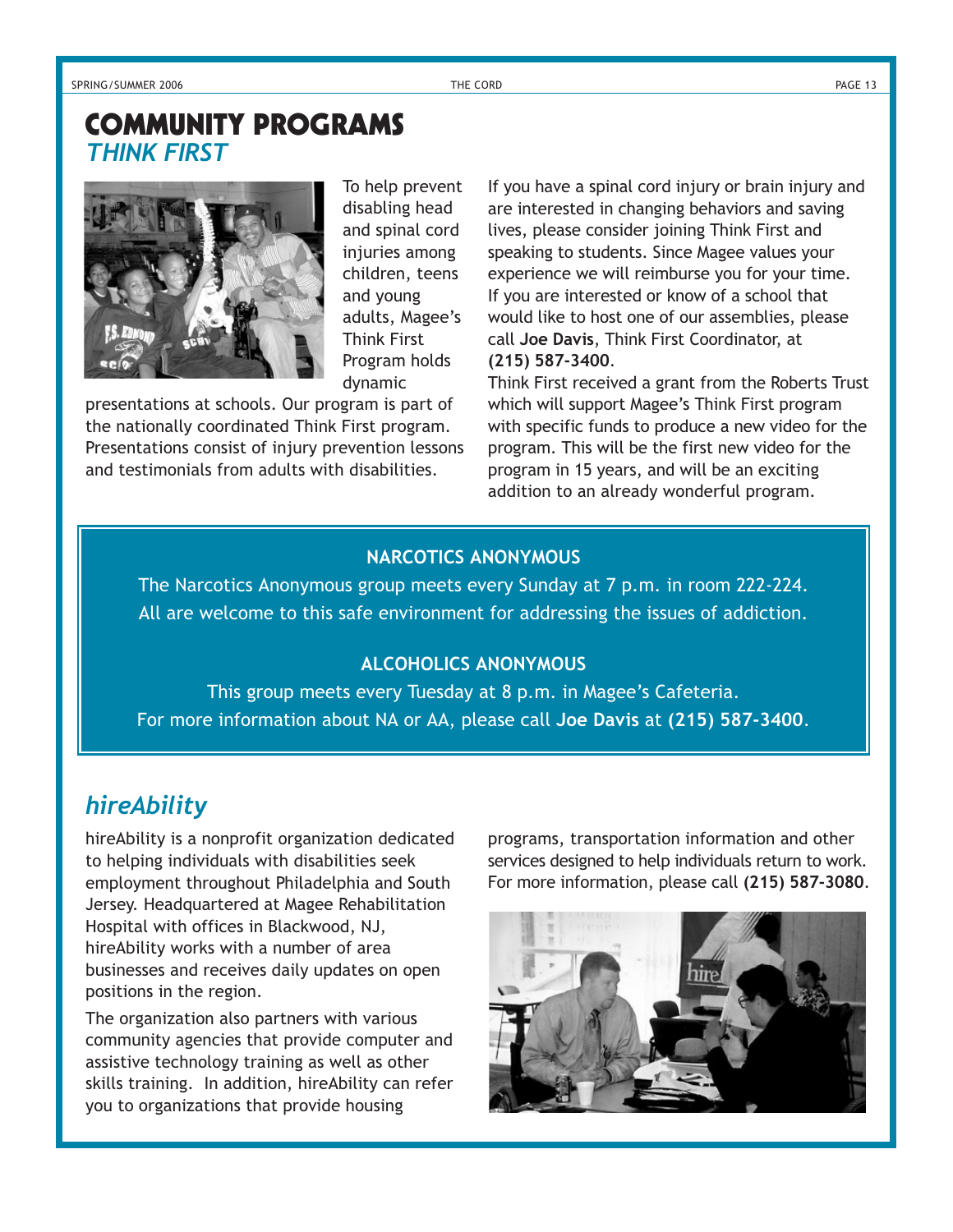### *LEGAL CLINIC FOR THE DISABLED*

The Legal Clinic for the Disabled provides free civil law legal services to low-income individuals with physical disabilities. Located at Magee Rehabilitation Hospital, the nonprofit organization can help with cases involving wrongful evictions, consumer fraud, employment discrimination and failure to comply with the Americans with Disabilities Act of 1990. Other services include estate planning and benefits counseling.

The Legal Clinic would like to work with you regarding any of the above

**Hours of operation:** Monday, Tuesday,Wednesday, Friday: 8:30 am - 5:00 pm Thursday: 8:30 am - 8:00 pm

issues. For more information about direct representation of outreach programs, please call **(215) 587-3350**.

For more information, contact **Laura Koepfler**, MLS, Library Service

Manager, at **(215) 587-3423** or **lkoepfler@mageerehab.org.**



### *PATIENT FAMILY RESOURCE CENTER & MEDICAL LIBRARY*

Are there wheelchair accessible hotels in Philadelphia? Where can I buy a home access ramp? How does my injury affect my spouse and family members? What are the latest therapies related to my injury or medical condition? These questions are the order of the day for the Magee Patient Family Resource Center and Medical Library.

Staffed by a Medical Librarian, our facility has a unique collection of books, journals, tapes and other media to answer questions related to physical disability. Guests are also free to use our computers for Internet access and browse our leisure reading collection of daily newspapers, popular fiction, books on tape and large print books.

### **THE ARTS** *MAGEE PLAYERS*



Magee Rehabilitation Hospital is hosting a theatre arts program for individuals with disabilities in the Philadelphia

region. This marks the sixth year Magee has provided this program.

Participants will study a number of performing art genres including improvisation, play writing, mime, acting and comedy. The class is also designed to help individuals enhance memory, analytical and communication skills, body awareness, creativity, self-confidence, public speaking, flexibility and social skills.

Registration for the class is \$15. For more information or to register, please call **(215) 587-3063**.